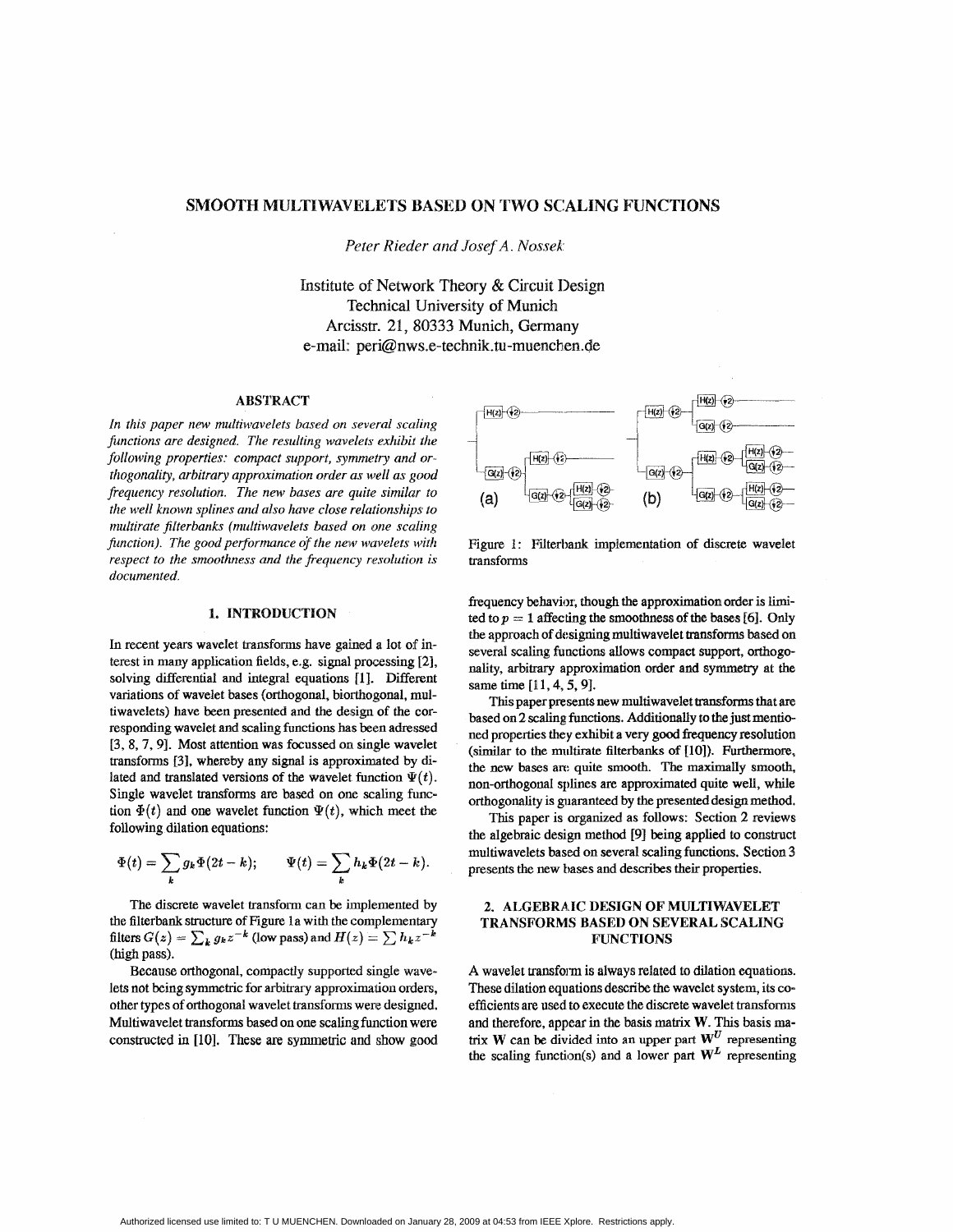the wavelet(s). Since the number of rows of  $W^U$  is equal to the amount of scaling functions, and the number **of** rows of  $W<sup>L</sup>$  is equal to the amount of wavelets, in the case of single wavelets  $W^U$  consists of the coefficients  $g_k$  and  $W^L$ consists of the coefficients  $h_k$ .

In this paper **only** wavelet transforms using 2 wavelets and 2 scaling functions are discussed requiring **4** dilation equations:

$$
\Phi_{1}(t) = \sum_{k=0}^{2h-1} a_{2k} \Phi_{1}(2t-k) + \sum_{k=0}^{2h-1} a_{2k+1} \Phi_{2}(2t-k);
$$
  

$$
\Phi_{2}(t) = \sum_{k=0}^{2h-1} b_{2k} \Phi_{1}(2t-k) + \sum_{k=0}^{2h-1} b_{2k+1} \Phi_{2}(2t-k);
$$
  

$$
\Psi_{1}(t) = \sum_{k=0}^{2h-1} c_{2k} \Phi_{1}(2t-k) + \sum_{k=0}^{2h-1} c_{2k+1} \Phi_{2}(2t-k);
$$

$$
\Psi_2(t)=\sum_{k=0}^{2h-1}d_{2k}\Phi_1(2t-k)+\sum_{k=0}^{2h-1}d_{2k+1}\Phi_2(2t-k).
$$

Therefore, the basis **matrix** *W* is of size **4xn.** *W* can be divided into *h* matrices  $A_{\nu}$  of size 4x4, with  $n=4h$ .

$$
\mathbf{W} = \left(\begin{array}{c} \mathbf{W}^{U} \\ \mathbf{W}^{L} \end{array}\right) = \left(\begin{array}{cccc} a_{0} & a_{1} & \dots & a_{4h-1} \\ b_{0} & b_{1} & \dots & b_{4h-1} \\ c_{0} & c_{1} & \dots & c_{4h-1} \\ d_{0} & d_{1} & \dots & d_{4h-1} \end{array}\right)
$$

$$
\mathbf{W} = \left(\begin{array}{cccc} A_{1} & A_{2} & \dots & A_{h} \end{array}\right);
$$

For the computation of the coefficients  $a_i, b_i, c_i, d_i$ , the algebraic design method **is** used **[9].** Initially the properties of the continuous functions  $\Phi_1(t)$ ,  $\Phi_2(t)$ ,  $\Psi_1(t)$ ,  $\Psi_2(t)$  are formulated. **By** inserting the dilation equations, the properties for orthogonality **and** approximation criteria **of** the continuous functions are converted **to** equations for the discrete coefficients  $a_i$ ,  $b_i$ ,  $c_i$ ,  $d_i$ . Solving the resulting systems of equations leads to these coefficients that define the multiwa velet system.

Orthogonality: A sufficient condition for orthogonality  $(\Phi_{1,2} \perp \Phi_{1,2}, \Phi_{1,2} \perp \Psi_{1,2}, \Psi_{1,2} \perp \Psi_{1,2})$  is, that the matrix W fullfills the orthogonality and the shifted orthogonality conditions:

$$
WWT = I; \quad \sum_{i=1}^{J} A_i A_{h+i-j}^T = 0, \quad j = 1, 2...h - 1;
$$

Approximation: The continuous wavelet functions have **to** fullfill the equations of vanishing moments for a maximum approximation order  $p$ .

$$
0=\int\limits_{-\infty}^{+\infty}t^{j}\Psi_{1}\left(t\right)dt;\quad 0=\int\limits_{-\infty}^{+\infty}t^{j}\Psi_{2}\left(t\right)dt;\quad 0\leq j\leq p.
$$

The moments of the scaling functions  $\Phi_1$  and  $\Phi_2$  do not vanish, what leads to  $I_j$  ( $\Phi_1$ ) and  $J_j$  ( $\Phi_2$ ).

$$
I_j=\int\limits_{-\infty}^{+\infty}t^j\Phi_1(t)\,dt;\quad J_j=\int\limits_{-\infty}^{+\infty}t^j\Phi_2(t)\,dt;\quad 0\leq j\leq p.
$$

The conversion **of** the approximation conditions of the continuous bases leads to the following equations for the discrete coefficients  $a_i, b_i, c_i, d_i$  after inserting the dilation equations [91:

$$
0 = \sum_{r=0}^{j} {j \choose r} I_r \sum_{k} c_{2k} k^{j-r} + \sum_{r=0}^{j} {j \choose r} J_r \sum_{k} c_{2k+1} k^{j-r},
$$
  
\n
$$
0 = \sum_{r=0}^{j} {j \choose r} I_r \sum_{k} d_{2k} k^{j-r} + \sum_{r=0}^{j} {j \choose r} J_r \sum_{k} d_{2k+1} k^{j-r},
$$
  
\n
$$
2^{j} I_j = \sum_{r=0}^{j} {j \choose r} I_r \sum_{k} a_{2k} k^{j-r} + \sum_{r=0}^{j} {j \choose r} J_r \sum_{k} a_{2k+1} k^{j-r},
$$
  
\n
$$
2^{j} J_j = \sum_{r=0}^{j} {j \choose r} I_r \sum_{k} b_{2k} k^{j-r} + \sum_{r=0}^{j} {j \choose r} J_r \sum_{k} b_{2k+1} k^{j-r}.
$$

These approximationequations together with the orthogona**lity** conditions have **to** be solved to design the multiwavelets and the corresponding multiscaling functions.

#### **3. CONSTRUCTION OF SMOOTH MULTI WAVELETS**

The simplest multiwavelet transforms based on **2** scaling functions can be constructed out **of** single wavelet transforms, if not **only a** wavelet decomposition with the wavelet tree **of** Figure 1 a is executed, but with **the** extended version **of Figure 1** b, what leads to a more detailed frequency resolutree of Figure 1a is executed, but with the extended version<br>of Figure 1b, what leads to a more detailed frequency resolu-<br>tion. Using the Haar basis ( $H(z) = \frac{1-z^{-1}}{\sqrt{2}}$ ,  $G(z) = \frac{1+z^{-1}}{\sqrt{2}}$ )<br>leads to the 2 scaling funct lets  $\Psi_1$ ,  $\Psi_2$  of Figure 2, which are orthogonal and symmetric, but exhibit only 1 vanishing moment, i.e. only a poor approximation order  $p = 1$ . The basis matrix  $W<sub>H</sub>$  has many elements being zero, since  $\Phi_1$  and  $\Phi_2$  only depend on  $\Phi_1(2t-k)$ ,  $\Psi_1$  and  $\Psi_2$  only depend on  $\Phi_2(2t-k)$ .

$$
\boldsymbol{W}_{H} = \frac{1}{\sqrt{2}} \left( \begin{array}{rrrr} 1 & 0 & 1 & 0 \\ 1 & 0 & -1 & 0 \\ 0 & 1 & 0 & -1 \\ 0 & 1 & 0 & 1 \end{array} \right)
$$

Applying the same procedure **to** a wavelet transform based on quadratic spline wavelets leads to the basis matrix  $\boldsymbol{W}_{S}$  and the corresponding scaling functions and wavelets **of** Figure *3.* These bases show a maximal approximation order with respect to **their** length, however splinewavelets are **only** semiorthogonal **[121.** 

$$
\boldsymbol{W}_{S} = \frac{1}{4} \left( \begin{array}{cccccc} 1 & 0 & 3 & 0 & 3 & 0 & 1 & 0 \\ 1 & 0 & -3 & 0 & 3 & 0 & -1 & 0 \\ 0 & -1 & 0 & 3 & 0 & -3 & 0 & 1 \\ 0 & 1 & 0 & 3 & 0 & 3 & 0 & 1 \end{array} \right)
$$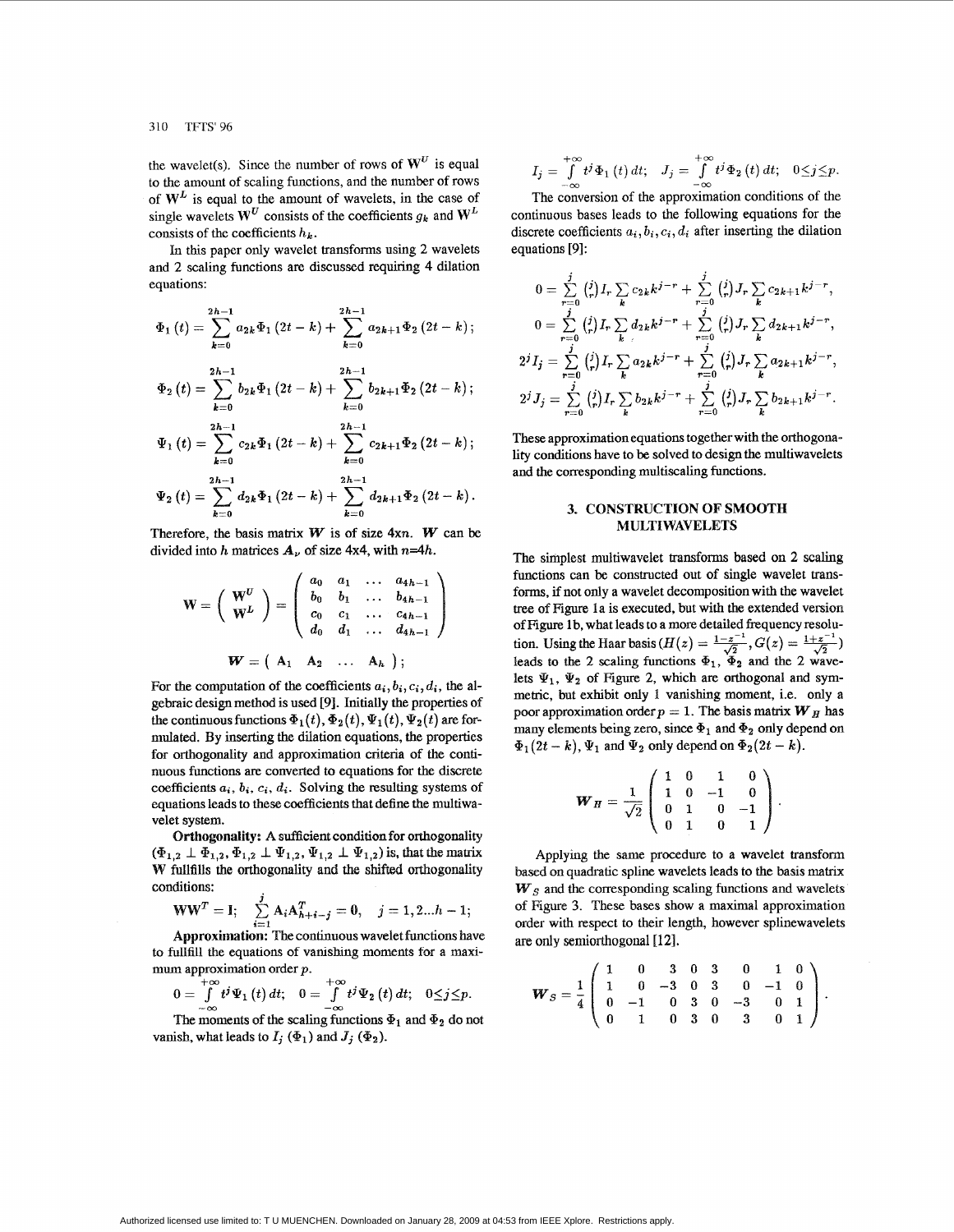

Figure 2: Basis functions of the Haar-based multiwavelet transform  $(p = 1)$ 



Figure 3: Basis functions of the spline-based multiwavelet transform  $(p = 3)$ 

The **task** is **to** modify these matrices of well-known wavelet systems such that they meet the desired properties orthogonality, symmetry and arbitrary approximation order, simultaneously. The numerous zeros in  $W_H$  or  $W_S$  offer the necessary degrees of fteedom.

With the assumption of  $\Phi_1$  (1st row of *W*) and  $\Psi_1$ (3rd row of W) being symmetric, and  $\Phi_2$  (2nd row of W) and  $\Psi_2$  (4th row of W) being antisymmetric, W has a predetermined structure. This structure also guarantees the orthogonality of spaces  $(\Phi_{1,2} \perp \Psi_{1,2})$ .

$$
W = \left( \begin{array}{cccccc} a_0 & b_0 & a_1 & b_1 & a_1 & -b_1 & a_0 & -b_0 \\ -a_0 & b_0 & a_1 & -b_1 & -a_1 & -b_1 & a_0 & b_0 \\ b_0 & -a_0 & -b_1 & a_1 & -b_1 & -a_1 & b_0 & a_0 \\ b_0 & a_0 & b_1 & a_1 & -b_1 & a_1 & -b_0 & a_0 \end{array} \right);
$$

The 4 unknowns  $a_0$ ,  $a_1$ ,  $b_0$ ,  $b_1$  can be chosen such that the whole system is orthogonal and fullfills 2 vanishing moments. Setting

$$
a_0=0.009977, a_1=0.697129, b_0=b_1=-0.083399\\
$$

results in the **bases** plotted in Figure 4.

 $\overline{a}$ 

**Figure** *5* **shows** the frequency characteristics of the **4 bases. They stress the elaim, that the presented multiwavelet** 



Figure 4: Smooth multiwavelets of  $p = 2$  and the corresponding scaling, functions

system based on 2 scaling functions has similar frequency behavior in comparison to multiwavelet systems based on 1 scaling function of adequate length [10]. Note, that there are also symmetries **;in** the frequency characteristics of the **bases**  (between  $\Phi_1, \Psi_2$  respectively between  $\Phi_2, \Psi_1$ ). This is due to the structure of  $W$ . Giving up these symmetries offers a degree of freedom that can be used to increase the amount of vanishing moments by one. In the case of symmetry, basis matrices W of size  $4x4h$  allow an approximation order  $p=h$ . If releasing this symmetry, each wavelet can fullfill *p=h+l*  vanishing moments. In Figure 6 the bases of a multiwavelet system with approximation order *p=4* **are** plotted, whereby W has dimension **4x12.** 

As far as a filterbank implementation is concerned, multiwavelet **transforms** based on **2** scaling functions require structures different from **Figure 1, since** W **has** no zero elements. **In** Figure 7 a filterbank **structure** for the presented multiwavelet transform (with only 2 equal stages) is shown.  $H_1(z)$ ,  $H_2(z)$  belongs to the rows of  $\mathbf{W}^L$ ,  $G_1(z)$ ,  $G_2(z)$ belongs to the rows of  $\mathbf{W}^U$ . The downsampling by 2 in each stage (see **dso** the dilation equations) is realized **by**  the multiplexer between the 2 low pass paths, after each is downsampled **by 4.** 



Figure *5:* Frequency characteristics of the smooth multiwavelets of  $p=4$  and the corresponding scaling functions

With respect to the discrete wavelet **transform** there are decisive differences between single- and multiwavelet **transforms.** While **in the case of one scaling function, the** *co-*